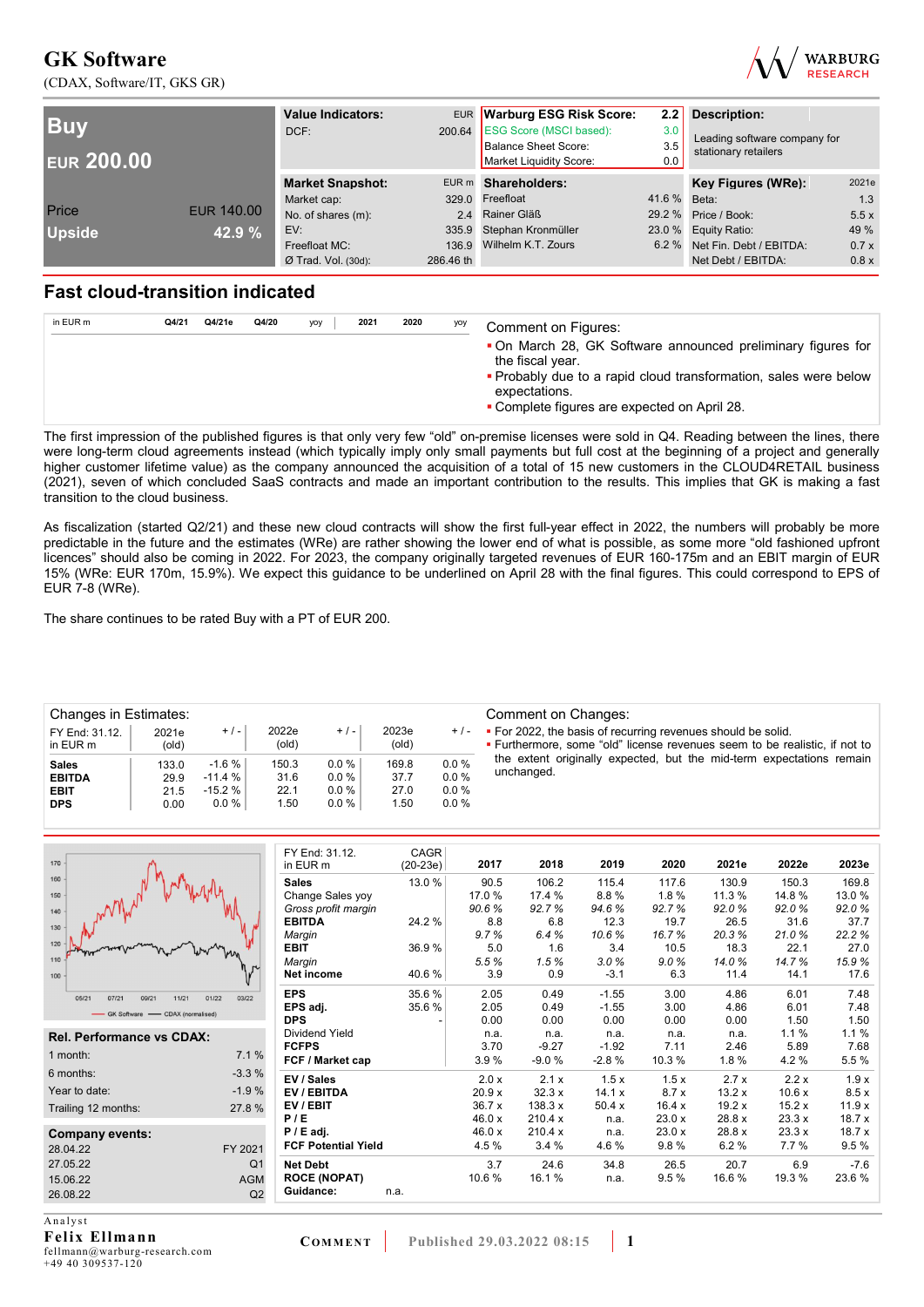



## **Company Background**

- GK Software is the leading software supplier for retailers.
- As well as standard processes, GK Software solutions facilitate special requirements such as bonus programmes, the recording of fiscal details and the seamless integration in back-end solutions.
- The business activities of GK Software divides into two segments the sale of product licences and the corresponding services.

## **Competitive Quality**

- The structural advantages of GK Software are compelling:
- GK Software's leading solution is completely Java-based, which makes it lean, platform independent and means it can be operated on the existing customer infrastructure.
- For many retail projects, GK competitors tend to undercalculate their bids and as a consequence are unable to complete the project on time and within budget.
- GK has outstanding reference clients (Hornbach, Kaufhof, Doublas, Netto, Tchibo, T-Punkt, Thalia, JYSK Nordic…)
- At the same time, GK Software's personnel costs are, depending on the location, often about 20% below those of a similar project team of a large system integrator.

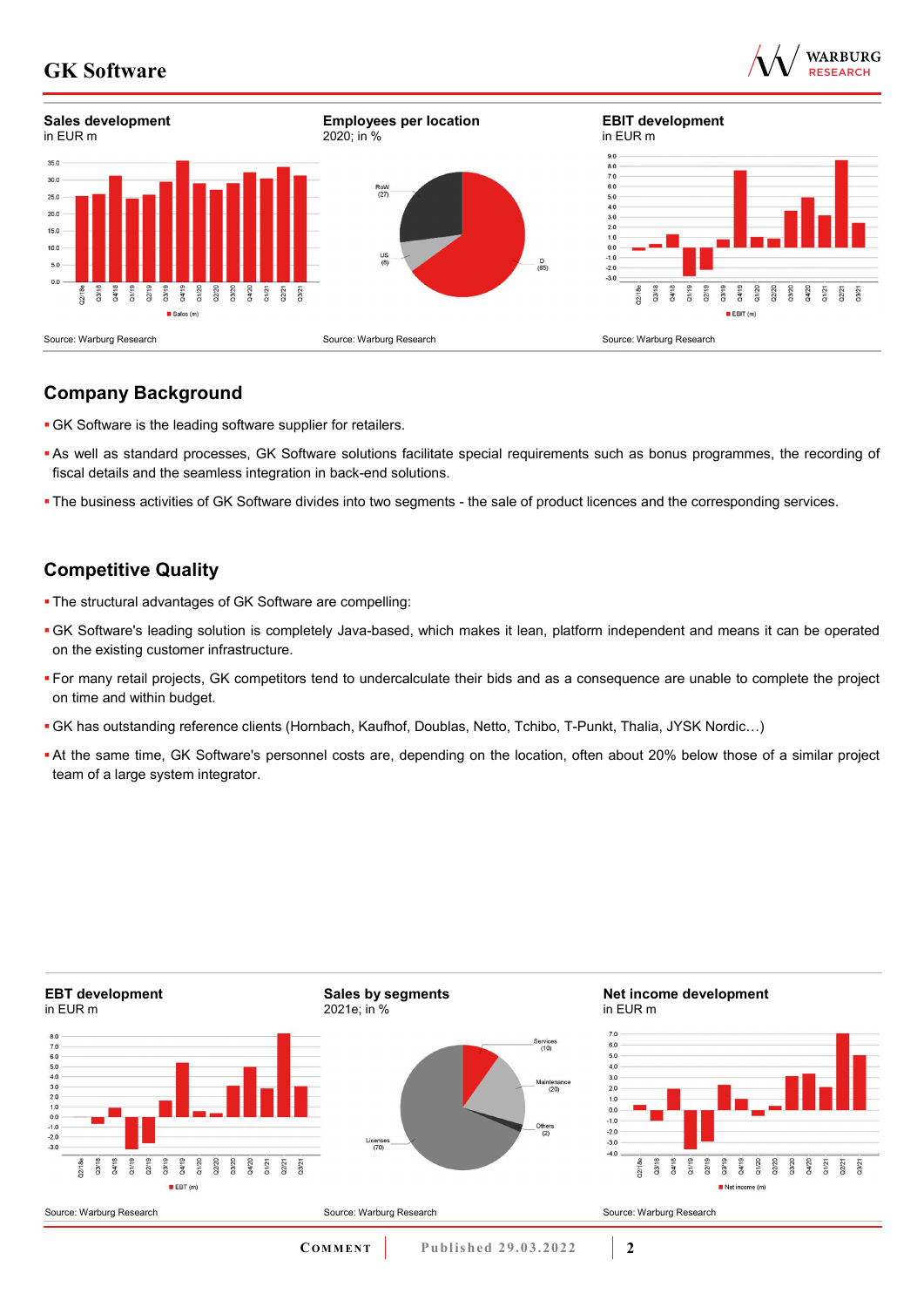

| DCF model                      |        |                          |                           |        |       |       |                |                              |       |       |             |                   |       |             |
|--------------------------------|--------|--------------------------|---------------------------|--------|-------|-------|----------------|------------------------------|-------|-------|-------------|-------------------|-------|-------------|
|                                |        | Detailed forecast period |                           |        |       |       |                | <b>Transitional period</b>   |       |       |             |                   |       | Term. Value |
| Figures in EUR m               | 2021e  | 2022e                    | 2023e                     | 2024e  | 2025e | 2026e | 2027e          | 2028e                        | 2029e | 2030e | 2031e       | 2032e             | 2033e |             |
| Sales                          | 130.9  | 150.3                    | 169.8                     | 191.9  | 213.0 | 232.2 | 250.8          | 268.3                        | 284.4 | 301.5 | 319.6       | 335.5             | 352.3 |             |
| Sales change                   | 11.3%  | 14.8%                    | 13.0%                     | 13.0%  | 11.0% | 9.0%  | 8.0%           | 7.0%                         | 6.0%  | 6.0%  | 6.0%        | 5.0%              | 5.0%  | 2.5%        |
| <b>EBIT</b>                    | 18.3   | 22.1                     | 27.0                      | 30.7   | 36.2  | 39.5  | 42.6           | 45.6                         | 48.4  | 51.3  | 54.3        | 57.0              | 59.9  |             |
| EBIT-margin                    | 14.0%  | 14.7%                    | 15.9%                     | 16.0%  | 17.0% | 17.0% | 17.0%          | 17.0%                        | 17.0% | 17.0% | 17.0%       | 17.0%             | 17.0% |             |
| Tax rate (EBT)                 | 29.0%  | 29.0%                    | 29.0%                     | 29.0%  | 29.0% | 29.0% | 29.0%          | 29.0%                        | 29.0% | 29.0% | 29.0%       | 29.0%             | 29.0% |             |
| <b>NOPAT</b>                   | 13.0   | 15.7                     | 19.2                      | 21.8   | 25.7  | 28.0  | 30.3           | 32.4                         | 34.3  | 36.4  | 38.6        | 40.5              | 42.5  |             |
| Depreciation                   | 8.2    | 9.5                      | 10.7                      | 13.4   | 10.7  | 9.3   | 7.5            | 8.0                          | 8.5   | 9.0   | 9.6         | 10.1              | 10.6  |             |
| in % of Sales                  | 6.3%   | 6.3%                     | 6.3%                      | 7.0%   | 5.0%  | 4.0%  | 3.0%           | 3.0%                         | 3.0%  | 3.0%  | 3.0%        | 3.0%              | 3.0%  |             |
| Changes in provisions          | 0.0    | 0.0                      | 0.0                       | $-2.1$ | 0.1   | 0.1   | 0.1            | 0.1                          | 0.1   | 0.1   | 0.1         | 0.1               | 0.1   |             |
| Change in Liquidity from       |        |                          |                           |        |       |       |                |                              |       |       |             |                   |       |             |
| - Working Capital              | 9.0    | 4.4                      | 4.4                       | 5.0    | 4.8   | 4.3   | 4.2            | 4.0                          | 3.6   | 3.9   | 4.1         | 3.6               | 3.8   |             |
| - Capex                        | 5.0    | 5.5                      | 6.0                       | 6.7    | 8.5   | 7.0   | 7.5            | 8.0                          | 8.5   | 9.0   | 9.6         | 10.1              | 10.6  |             |
| Capex in % of Sales            | 3.8%   | 3.7%                     | 3.5%                      | 3.5%   | 4.0%  | 3.0%  | 3.0%           | 3.0%                         | 3.0%  | 3.0%  | 3.0%        | 3.0%              | 3.0%  |             |
| - Other                        | 0.0    | 0.0                      | 0.0                       | 0.0    | 0.0   | 0.0   | 0.0            | 0.0                          | 0.0   | 0.0   | 0.0         | 0.0               | 0.0   |             |
| Free Cash Flow (WACC<br>Model) | 7.2    | 15.3                     | 19.5                      | 21.5   | 23.1  | 26.1  | 26.1           | 28.5                         | 30.7  | 32.6  | 34.5        | 36.9              | 38.8  | 43          |
| PV of FCF                      | 7.4    | 14.3                     | 16.8                      | 17.1   | 17.0  | 17.6  | 16.2           | 16.3                         | 16.2  | 15.8  | 15.4        | 15.1              | 14.6  | 263         |
| share of PVs                   |        | 8.32 %                   |                           |        |       |       |                | 34.81 %                      |       |       |             |                   |       | 56.87 %     |
| <b>Model parameter</b>         |        |                          |                           |        |       |       |                | Valuation (m)                |       |       |             |                   |       |             |
| Derivation of WACC:            |        |                          | Derivation of Beta:       |        |       |       |                | Present values 2033e         |       | 200   |             |                   |       |             |
|                                |        |                          |                           |        |       |       |                | <b>Terminal Value</b>        |       | 263   |             |                   |       |             |
| Debt ratio                     | 0.00%  |                          | <b>Financial Strength</b> |        |       | 1.30  |                | <b>Financial liabilities</b> |       |       | 33          |                   |       |             |
| Cost of debt (after tax)       | 4.2%   |                          | Liquidity (share)         |        |       | 1.30  |                | <b>Pension liabilities</b>   |       |       | 3           |                   |       |             |
| Market return                  | 7.00 % |                          | Cyclicality               |        |       | 1.30  | Hybrid capital |                              |       |       | $\Omega$    |                   |       |             |
| Risk free rate                 | 1.50 % |                          | Transparency              |        |       | 1.30  |                | Minority interest            |       |       |             |                   |       |             |
|                                |        |                          | Others                    |        |       | 1.30  |                | Market val. of investments   |       |       | $\mathbf 0$ |                   |       |             |
|                                |        |                          |                           |        |       |       | Liquidity      |                              |       |       | 45          | No. of shares (m) |       | 2.4         |

#### **Sensitivity Value per Share (EUR)**

|                  | <b>Terminal Growth</b> |        |                                                    |               |                      |        |        |              |                  | Delta EBIT-margin |        |        |                                                             |                             |        |        |
|------------------|------------------------|--------|----------------------------------------------------|---------------|----------------------|--------|--------|--------------|------------------|-------------------|--------|--------|-------------------------------------------------------------|-----------------------------|--------|--------|
| <b>Beta</b> WACC |                        |        | $1.75\%$ 2.00 % 2.25 % 2.50 % 2.75 % 3.00 % 3.25 % |               |                      |        |        |              | <b>Beta WACC</b> | $-1.5$ pp         |        |        | $-1.0$ pp $-0.5$ pp $+0.0$ pp $+0.5$ pp $+1.0$ pp $+1.5$ pp |                             |        |        |
| 1.48 $9.7\%$     | 162 46                 | 165.02 | 167.76                                             | 170.68        | 173.82               | 177.19 | 180.82 | 1.48 $9.7\%$ |                  | 154 73            | 160.05 | 165.36 | 170.68                                                      | 176.00                      | 181.31 | 186.63 |
| $1.39$ $9.2\%$   | 174.55                 | 177.63 | 180.94                                             | 184.50        | 188.34               | 192.48 | 196.98 |              | $1.39$ $9.2\%$   | 167.30            | 173.03 | 178.77 | 184.50                                                      | 190.24                      | 195.97 | 201.71 |
| $1.35$ 8.9 %     | 181 25                 | 184.65 | 188.31                                             |               | 192.25 196.51 201.13 |        | 206 16 | $1.35$ 8.9 % |                  | 174 34            | 180 31 | 186.28 |                                                             | 192.25 198.22 204.18 210.15 |        |        |
| 1.30 $8.7\%$     | 188.46                 | 192 21 | 196.26                                             |               | 200.64 205.39        | 210.56 | 216.20 | 1.30 $8.7\%$ |                  | 181 97            | 188.19 |        | 194.42 200.64 206.86 213.09                                 |                             |        | 219.31 |
| 1.25 $8.4\%$     | 196 23                 | 200.39 | 204.88                                             | 209.76 215.07 |                      | 220.88 | 227.24 | 1.25 $8.4\%$ |                  | 190.27            | 196 77 | 203.26 | 209.76                                                      | 216.26                      | 222.76 | 229.26 |
| 1.21 $8.2\%$     | 204 63                 |        | 209.25 214.26 219.72 225.68 232.22                 |               |                      |        | 239.43 | 1.21 8.2 $%$ |                  | 199.32            |        |        | 206.12 212.92 219.72 226.51 233.31                          |                             |        | 240.11 |
| 1.12 $7.7\%$     | 223.63                 | 229.39 | 235.68                                             | 242.59        | 250.20               | 258.63 | 268.02 | 1.12 $7.7\%$ |                  | 220.12            | 227.61 |        | 235.10 242.59                                               | 250.08                      | 257.57 | 265.06 |

**WACC 8.65 % Beta** 1.30 **Equity Value 472 Value per share (EUR)** 200.64

GK has been able to grow strongly in recent years and, last but not least, convince in terms of profitability

• The technological leadership position and the cooperation with SAP form a good basis for further growth

**- This leading position in the world provides considerable scope for sales and earnings**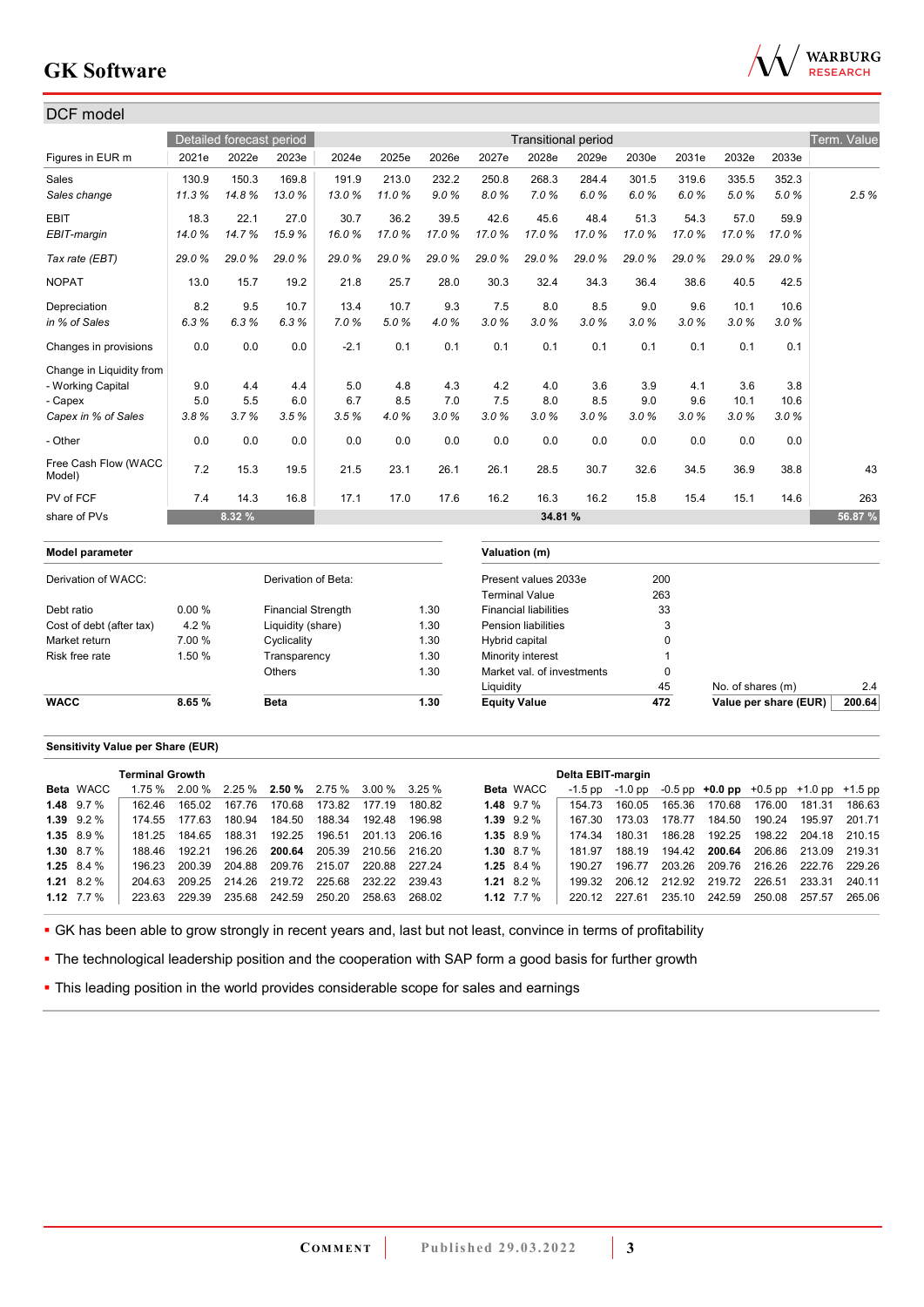

| Valuation                           |        |         |        |        |        |         |       |
|-------------------------------------|--------|---------|--------|--------|--------|---------|-------|
|                                     | 2017   | 2018    | 2019   | 2020   | 2021e  | 2022e   | 2023e |
| Price / Book                        | 4.6x   | 5.0x    | 3.3x   | 3.0x   | 5.5x   | 4.5x    | 3.7x  |
| Book value per share ex intangibles | 7.02   | 4.82    | 6.71   | 10.68  | 16.36  | 24.67   | 33.31 |
| EV / Sales                          | 2.0 x  | 2.1x    | 1.5x   | 1.5x   | 2.7x   | 2.2x    | 1.9x  |
| EV / EBITDA                         | 20.9 x | 32.3x   | 14.1 x | 8.7x   | 13.2x  | 10.6x   | 8.5x  |
| EV / EBIT                           | 36.7x  | 138.3 x | 50.4x  | 16.4 x | 19.2x  | 15.2x   | 11.9x |
| EV / EBIT adj.*                     | 36.7x  | 138.3 x | 50.4x  | 16.4 x | 19.2x  | 15.2x   | 11.9x |
| $P$ / FCF                           | 25.5x  | n.a.    | n.a.   | 9.7x   | 56.9x  | 23.8 x  | 18.2x |
| P/E                                 | 46.0 x | 210.4 x | n.a.   | 23.0x  | 28.8 x | 23.3x   | 18.7x |
| $P / E$ adj.*                       | 46.0 x | 210.4 x | n.a.   | 23.0 x | 28.8 x | 23.3 x  | 18.7x |
| Dividend Yield                      | n.a.   | n.a.    | n.a.   | n.a.   | n.a.   | $1.1\%$ | 1.1%  |
| FCF Potential Yield (on market EV)  | 4.5 %  | 3.4%    | 4.6 %  | 9.8%   | 6.2%   | 7.7%    | 9.5%  |
| *Adjustments made for: -            |        |         |        |        |        |         |       |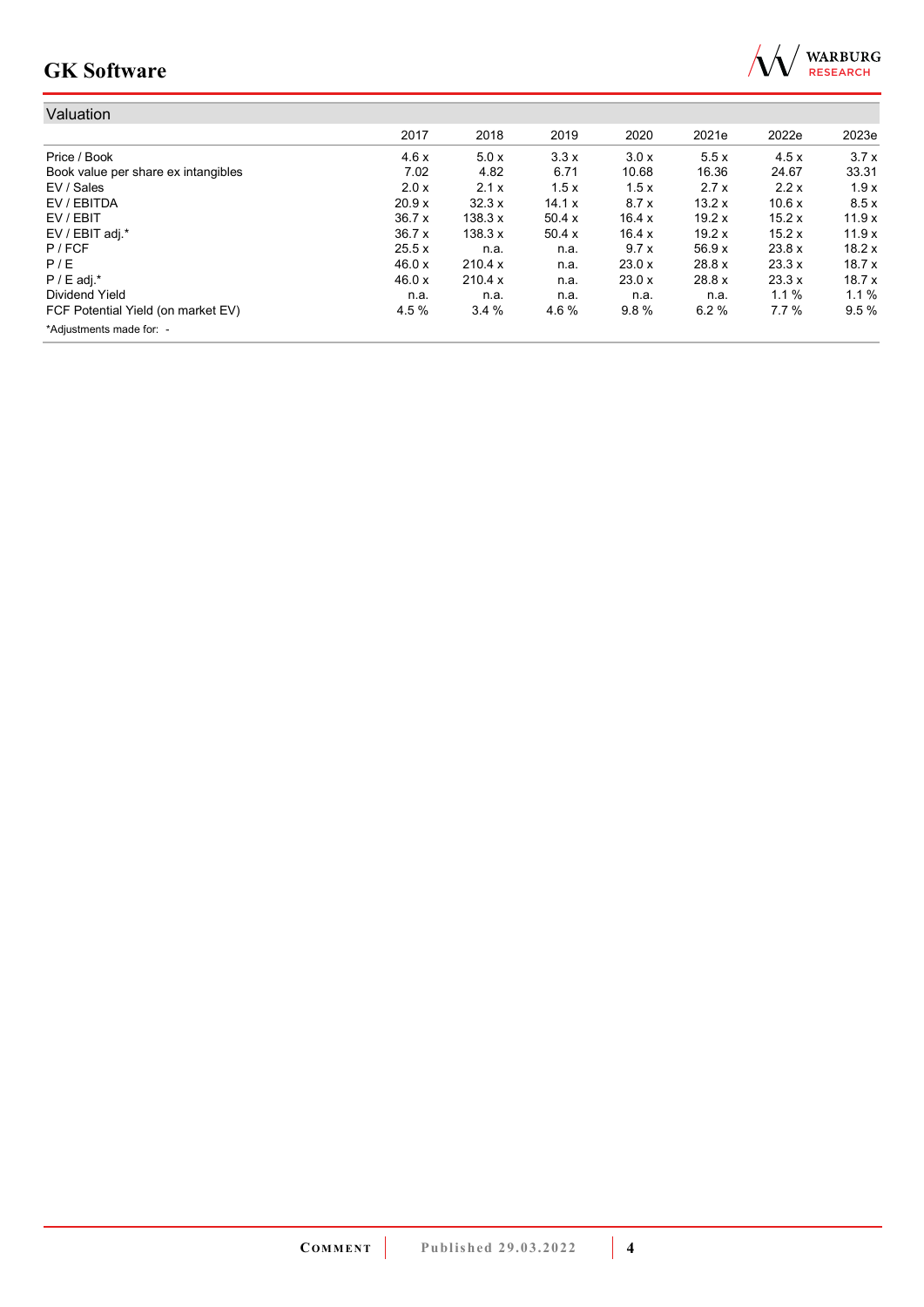## **Consolidated profit & loss**



| In EUR <sub>m</sub>                              | 2017  | 2018   | 2019    | 2020   | 2021e  | 2022e | 2023e |
|--------------------------------------------------|-------|--------|---------|--------|--------|-------|-------|
| <b>Sales</b>                                     | 90.5  | 106.2  | 115.4   | 117.6  | 130.9  | 150.3 | 169.8 |
| Change Sales yoy                                 | 17.0% | 17.4 % | 8.8%    | 1.8%   | 11.3 % | 14.8% | 13.0% |
| Increase / decrease in inventory                 | 0.0   | 0.0    | 0.0     | 0.0    | 0.0    | 0.0   | 0.0   |
| Own work capitalised                             | 0.0   | 0.0    | 0.0     | 0.8    | 0.0    | 0.0   | 0.0   |
| <b>Total Sales</b>                               | 90.5  | 106.2  | 115.4   | 118.4  | 130.9  | 150.3 | 169.8 |
| Material expenses                                | 8.5   | 7.7    | 6.2     | 9.4    | 10.5   | 12.0  | 13.6  |
| <b>Gross profit</b>                              | 81.9  | 98.4   | 109.2   | 109.0  | 120.4  | 138.3 | 156.2 |
| Gross profit margin                              | 90.6% | 92.7%  | 94.6%   | 92.7%  | 92.0%  | 92.0% | 92.0% |
| Personnel expenses                               | 57.8  | 68.8   | 78.1    | 75.6   | 82.1   | 93.2  | 104.1 |
| Other operating income                           | 5.2   | 3.6    | 3.8     | 4.3    | 6.5    | 5.3   | 5.9   |
| Other operating expenses                         | 20.5  | 26.4   | 22.7    | 17.9   | 18.3   | 18.8  | 20.4  |
| Unfrequent items                                 | 0.0   | 0.0    | 0.0     | 0.0    | 0.0    | 0.0   | 0.0   |
| <b>EBITDA</b>                                    | 8.8   | 6.8    | 12.3    | 19.7   | 26.5   | 31.6  | 37.7  |
| Margin                                           | 9.7%  | 6.4%   | 10.6%   | 16.7%  | 20.3%  | 21.0% | 22.2% |
| Depreciation of fixed assets                     | 1.4   | 2.7    | 2.0     | 2.0    | 2.0    | 2.3   | 2.5   |
| <b>EBITA</b>                                     | 7.4   | 4.1    | 10.3    | 17.7   | 24.5   | 29.3  | 35.2  |
| Amortisation of intangible assets                | 2.2   | 2.5    | 6.8     | 7.2    | 6.3    | 7.2   | 8.2   |
| Goodwill amortisation                            | 0.2   | 0.0    | 0.0     | 0.0    | 0.0    | 0.0   | 0.0   |
| <b>EBIT</b>                                      | 5.0   | 1.6    | 3.4     | 10.5   | 18.3   | 22.1  | 27.0  |
| Margin                                           | 5.5%  | 1.5%   | 3.0%    | 9.0%   | 14.0%  | 14.7% | 15.9% |
| EBIT adj.                                        | 5.0   | 1.6    | 3.4     | 10.5   | 18.3   | 22.1  | 27.0  |
| Interest income                                  | 0.1   | 0.1    | 0.1     | 0.2    | 0.0    | 0.0   | 0.0   |
| Interest expenses                                | 0.8   | 1.6    | 2.3     | 1.6    | 2.0    | 2.0   | 2.0   |
| Other financial income (loss)                    | 0.0   | 0.0    | 0.0     | 0.0    | 0.0    | 0.0   | 0.0   |
| <b>EBT</b>                                       | 4.3   | 0.2    | 1.2     | 9.1    | 16.3   | 20.1  | 25.0  |
| Margin                                           | 4.8%  | 0.2%   | 1.1%    | 7.7%   | 12.4%  | 13.4% | 14.7% |
| <b>Total taxes</b>                               | 0.5   | $-0.8$ | 4.4     | 2.8    | 4.7    | 5.8   | 7.3   |
| Net income from continuing operations            | 3.9   | 0.9    | $-3.1$  | 6.3    | 11.5   | 14.3  | 17.8  |
| Income from discontinued operations (net of tax) | 0.0   | 0.0    | 0.0     | 0.0    | 0.0    | 0.0   | 0.0   |
| Net income before minorities                     | 3.9   | 0.9    | $-3.1$  | 6.3    | 11.5   | 14.3  | 17.8  |
| Minority interest                                | 0.0   | 0.0    | 0.0     | $-0.1$ | 0.1    | 0.2   | 0.2   |
| <b>Net income</b>                                | 3.9   | 0.9    | $-3.1$  | 6.3    | 11.4   | 14.1  | 17.6  |
| Margin                                           | 4.3%  | 0.9%   | $-2.7%$ | 5.4%   | 8.7%   | 9.4%  | 10.4% |
| Number of shares, average                        | 1.9   | 1.9    | 2.0     | 2.1    | 2.4    | 2.4   | 2.4   |
| <b>EPS</b>                                       | 2.05  | 0.49   | $-1.55$ | 3.00   | 4.86   | 6.01  | 7.48  |
| EPS adj.                                         | 2.05  | 0.49   | $-1.55$ | 3.00   | 4.86   | 6.01  | 7.48  |
| *Adjustments made for:                           |       |        |         |        |        |       |       |

#### **Guidance: n.a.**

## **Financial Ratios**

| 2017    | 2018      | 2019    | 2020      | 2021e   | 2022e   | 2023e   |
|---------|-----------|---------|-----------|---------|---------|---------|
| 90.3%   | 93.6 %    | 89.4 %  | 84.0 %    | 79.8%   | 79.0 %  | 77.8%   |
| 1.6x    | $-3.9x$   | 13.1 x  | 113.2 $x$ | 6.5x    | 1.4x    | 1.7x    |
| 11.2 x  | 4.4x      | 5.4x    | 12.0x     | 13.3x   | 15.8x   | 18.9x   |
| 10.5%   | $-439.8%$ | 354.6 % | 31.1%     | 29.0 %  | 29.0 %  | 29.0 %  |
| $0.0\%$ | $0.0\%$   | $0.0\%$ | $0.0\%$   | 0.0%    | 24.7 %  | 19.9 %  |
| 201.806 | 232.188   | 247.572 | 247.158   | 269.808 | 303.700 | 336,452 |
|         |           |         |           |         |         |         |

#### **Sales, EBITDA** in EUR m

Source: Warburg Research







## **Performance per Share**

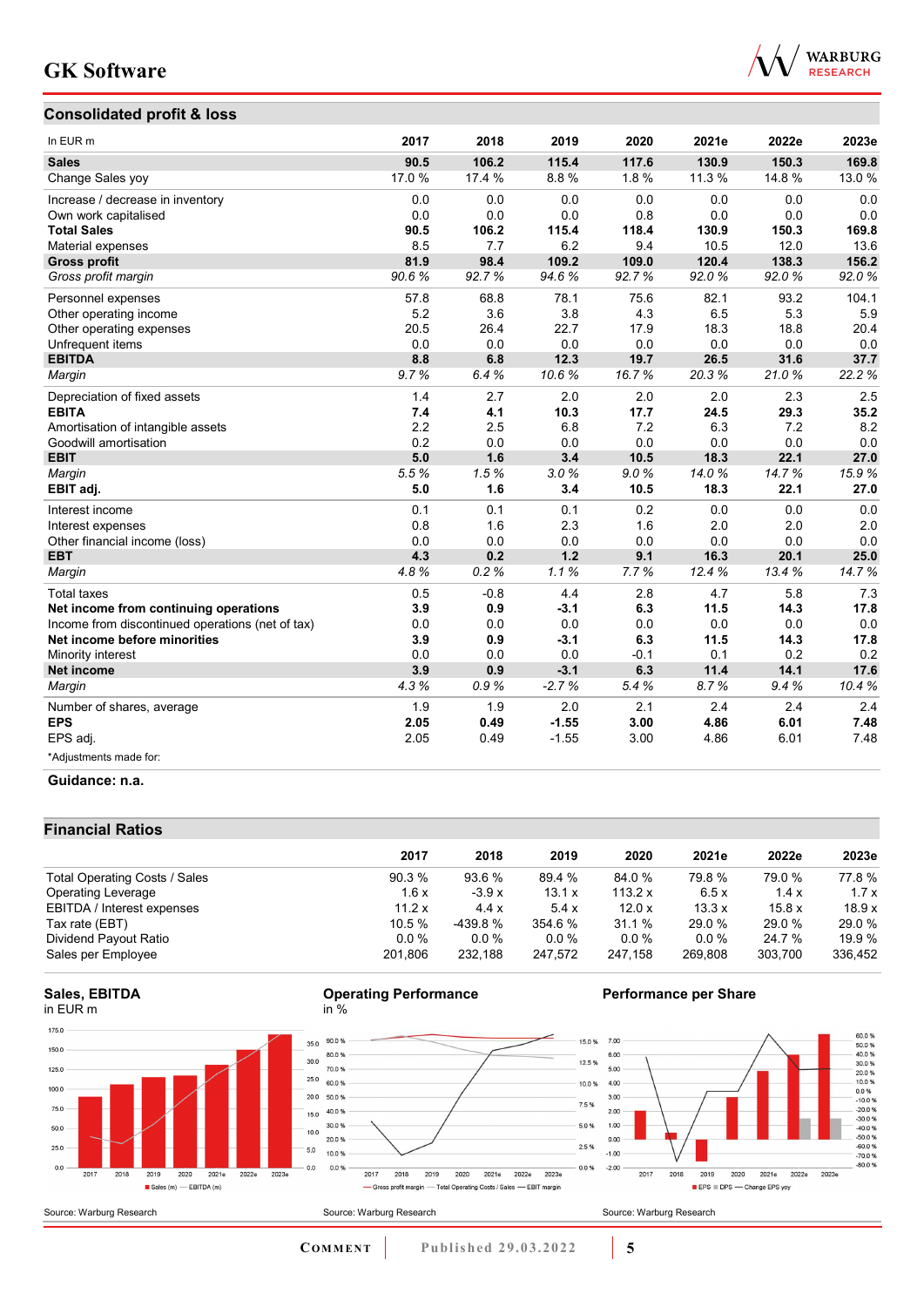## **Consolidated balance sheet**



| CONSONUALEU DAIANCE SHEEL                               |       |       |       |       |       |       |       |
|---------------------------------------------------------|-------|-------|-------|-------|-------|-------|-------|
| In EUR m                                                | 2017  | 2018  | 2019  | 2020  | 2021e | 2022e | 2023e |
| <b>Assets</b>                                           |       |       |       |       |       |       |       |
| Goodwill and other intangible assets                    | 25.4  | 30.0  | 27.6  | 25.4  | 21.1  | 15.9  | 9.8   |
| thereof other intangible assets                         | 21.4  | 12.2  | 22.2  | 25.4  | 21.1  | 15.9  | 9.8   |
| thereof Goodwill                                        | 4.0   | 17.9  | 5.4   | 0.0   | 0.0   | 0.0   | 0.0   |
| Property, plant and equipment                           | 14.2  | 22.7  | 33.0  | 31.1  | 32.1  | 33.4  | 34.8  |
| <b>Financial assets</b>                                 | 0.0   | 0.0   | 0.0   | 0.0   | 0.0   | 0.0   | 0.0   |
| Other long-term assets                                  | 0.0   | 0.0   | 0.0   | 0.0   | 0.0   | 0.0   | 0.0   |
| <b>Fixed assets</b>                                     | 39.6  | 52.8  | 60.7  | 56.6  | 53.3  | 49.3  | 44.6  |
| Inventories                                             | 1.0   | 0.5   | 0.3   | 0.2   | 1.3   | 1.5   | 1.7   |
| Accounts receivable                                     | 17.7  | 26.0  | 24.0  | 24.0  | 32.3  | 37.1  | 41.9  |
| Liquid assets                                           | 30.5  | 11.8  | 8.1   | 9.4   | 15.2  | 29.0  | 43.6  |
| Other short-term assets                                 | 17.8  | 20.0  | 21.2  | 20.6  | 20.6  | 20.6  | 20.6  |
| <b>Current assets</b>                                   | 67.0  | 58.4  | 53.5  | 54.2  | 69.4  | 88.2  | 107.7 |
| <b>Total Assets</b>                                     | 106.6 | 111.2 | 114.2 | 110.7 | 122.7 | 137.6 | 152.4 |
| Liabilities and shareholders' equity                    |       |       |       |       |       |       |       |
| Subscribed capital                                      | 1.9   | 1.9   | 2.0   | 2.1   | 2.1   | 2.1   | 2.1   |
| Capital reserve                                         | 20.5  | 21.4  | 27.3  | 28.7  | 28.7  | 28.7  | 28.7  |
| Retained earnings                                       | 0.0   | 0.0   | 0.0   | 0.0   | 11.4  | 25.6  | 39.6  |
| Other equity components                                 | 16.3  | 15.8  | 11.8  | 17.2  | 17.4  | 17.6  | 17.7  |
| Shareholders' equity                                    | 38.7  | 39.2  | 41.2  | 47.9  | 59.6  | 73.9  | 88.0  |
| Minority interest                                       | 0.0   | 1.1   | 1.1   | 0.7   | 0.7   | 0.7   | 0.7   |
| <b>Total equity</b>                                     | 38.7  | 40.3  | 42.3  | 48.7  | 60.3  | 74.6  | 88.8  |
| Provisions                                              | 3.7   | 3.1   | 4.2   | 3.5   | 3.5   | 3.5   | 3.5   |
| thereof provisions for pensions and similar obligations | 1.9   | 1.6   | 2.8   | 2.7   | 2.7   | 2.7   | 2.7   |
| Financial liabilities (total)                           | 32.3  | 34.8  | 40.1  | 33.2  | 33.2  | 33.2  | 33.2  |
| Short-term financial liabilities                        | 10.3  | 12.3  | 13.9  | 7.8   | 7.8   | 7.8   | 7.8   |
| Accounts payable                                        | 1.8   | 2.4   | 2.5   | 3.6   | 4.0   | 4.6   | 5.2   |
| <b>Other liabilities</b>                                | 30.0  | 30.7  | 25.2  | 21.7  | 21.7  | 21.7  | 21.7  |
| <b>Liabilities</b>                                      | 67.9  | 70.9  | 71.9  | 62.0  | 62.4  | 63.0  | 63.6  |
| Total liabilities and shareholders' equity              | 106.6 | 111.2 | 114.2 | 110.7 | 122.7 | 137.6 | 152.4 |

### **Financial Ratios**

|                                         | 2017   | 2018    | 2019    | 2020    | 2021e  | 2022e  | 2023e   |
|-----------------------------------------|--------|---------|---------|---------|--------|--------|---------|
| <b>Efficiency of Capital Employment</b> |        |         |         |         |        |        |         |
| <b>Operating Assets Turnover</b>        | 3.0x   | 2.3x    | 2.1x    | 2.3x    | 2.1x   | 2.2x   | 2.3x    |
| Capital Employed Turnover               | 2.1x   | 1.6x    | 1.5x    | 1.6x    | 1.6x   | 1.8x   | 2.1x    |
| <b>ROA</b>                              | 9.8%   | 1.8%    | $-5.2%$ | 11.2 %  | 21.4 % | 28.6%  | 39.4 %  |
| <b>Return on Capital</b>                |        |         |         |         |        |        |         |
| ROCE (NOPAT)                            | 10.6 % | 16.1 %  | n.a.    | 9.5%    | 16.6 % | 19.3 % | 23.6 %  |
| <b>ROE</b>                              | 11.1%  | $2.4\%$ | -7.8 %  | 14.2%   | 21.2%  | 21.2%  | 21.7%   |
| Adj. ROE                                | 11.1 % | 2.4 %   | $-7.8%$ | 14.2 %  | 21.2 % | 21.2 % | 21.7%   |
| <b>Balance sheet quality</b>            |        |         |         |         |        |        |         |
| Net Debt                                | 3.7    | 24.6    | 34.8    | 26.5    | 20.7   | 6.9    | $-7.6$  |
| Net Financial Debt                      | 1.8    | 23.0    | 32.0    | 23.8    | 18.0   | 4.2    | $-10.4$ |
| Net Gearing                             | 9.6%   | 61.1 %  | 82.3 %  | 54.5 %  | 34.4 % | 9.2%   | $-8.6%$ |
| Net Fin. Debt / EBITDA                  | 21.0 % | 337.0 % | 261.2%  | 120.8 % | 67.9%  | 13.2 % | n.a.    |
| Book Value / Share                      | 20.3   | 20.6    | 20.4    | 22.7    | 25.3   | 31.4   | 37.5    |
| Book value per share ex intangibles     | 7.0    | 4.8     | 6.7     | 10.7    | 16.4   | 24.7   | 33.3    |

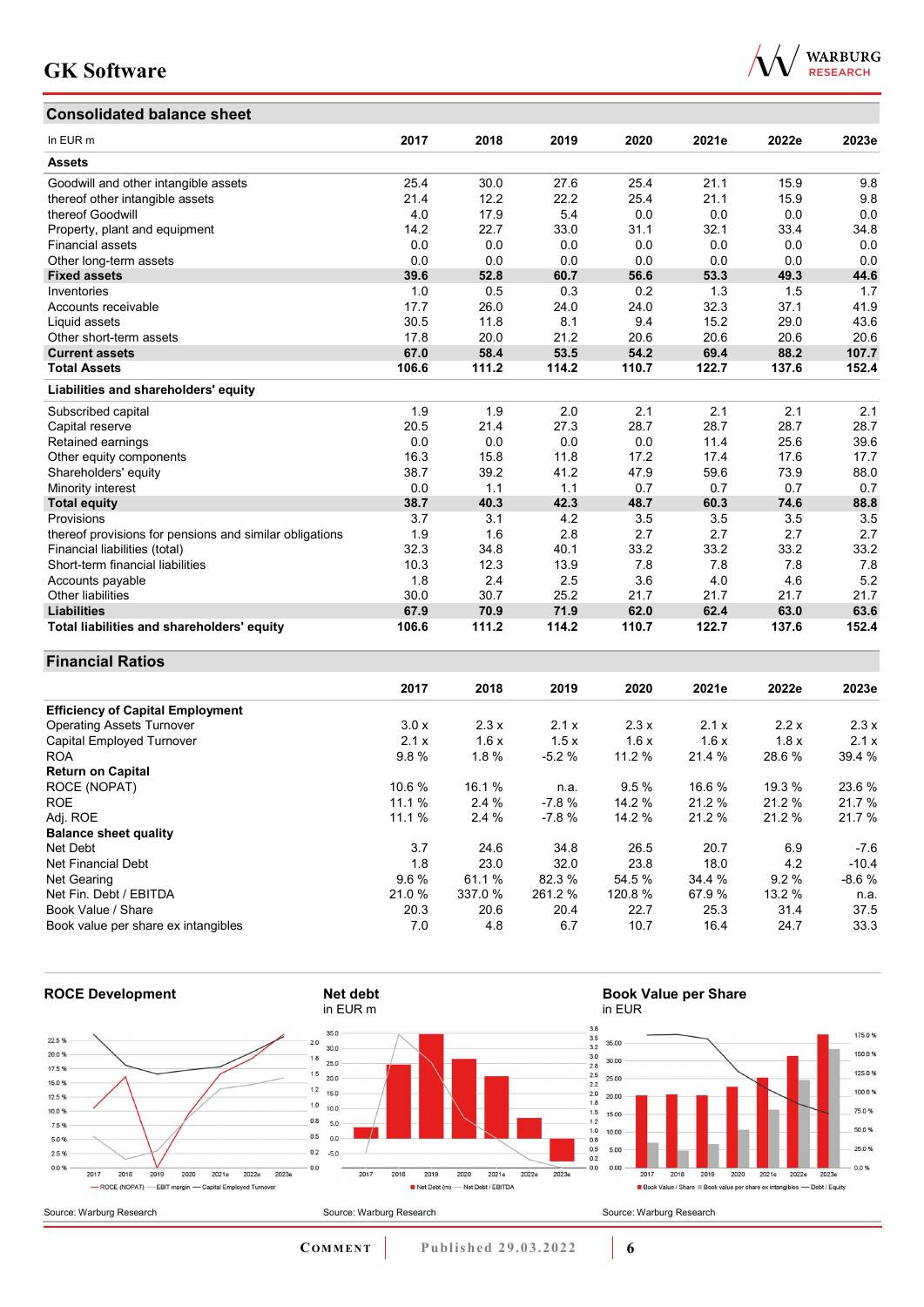## **Consolidated cash flow statement**



| In EUR m                                               | 2017   | 2018    | 2019   | 2020    | 2021e  | 2022e  | 2023e  |
|--------------------------------------------------------|--------|---------|--------|---------|--------|--------|--------|
| Net income                                             | 3.9    | 0.9     | $-3.1$ | 6.3     | 11.5   | 14.3   | 17.8   |
| Depreciation of fixed assets                           | 1.4    | 2.7     | 2.0    | 2.0     | 2.0    | 2.3    | 2.5    |
| Amortisation of goodwill                               | 0.2    | 0.0     | 0.0    | 0.0     | 0.0    | 0.0    | 0.0    |
| Amortisation of intangible assets                      | 2.2    | 2.5     | 6.8    | 7.2     | 6.3    | 7.2    | 8.2    |
| Increase/decrease in long-term provisions              | 0.2    | $-0.3$  | 1.2    | 0.0     | 0.0    | 0.0    | 0.0    |
| Other non-cash income and expenses                     | 0.0    | $-3.3$  | 0.0    | 0.0     | 0.0    | 0.0    | 0.0    |
| Cash Flow before NWC change                            | 7.9    | 2.5     | 6.9    | 15.4    | 19.8   | 23.7   | 28.5   |
| Increase / decrease in inventory                       | 0.2    | 0.5     | 0.2    | 0.1     | $-1.1$ | $-0.2$ | $-0.2$ |
| Increase / decrease in accounts receivable             | 0.3    | $-8.3$  | 2.0    | 0.0     | $-8.3$ | $-4.8$ | $-4.8$ |
| Increase / decrease in accounts payable                | 0.2    | $-0.3$  | 0.1    | 1.1     | 0.4    | 0.6    | 0.6    |
| Increase / decrease in other working capital positions | 6.6    | 0.0     | $-9.6$ | 1.1     | 0.0    | 0.0    | 0.0    |
| Increase / decrease in working capital (total)         | 7.3    | $-8.2$  | $-7.1$ | 2.3     | $-9.0$ | $-4.4$ | $-4.4$ |
| Net cash provided by operating activities [1]          | 15.2   | $-5.7$  | $-0.2$ | 17.7    | 10.8   | 19.3   | 24.1   |
| Investments in intangible assets                       | $-0.3$ | $-0.3$  | $-0.5$ | $-0.8$  | $-2.0$ | $-2.0$ | $-2.0$ |
| Investments in property, plant and equipment           | $-7.9$ | $-11.7$ | $-3.1$ | $-1.9$  | $-3.0$ | $-3.5$ | $-4.0$ |
| Payments for acquisitions                              | 0.0    | $-3.9$  | 0.0    | 0.0     | 0.0    | 0.0    | 0.0    |
| <b>Financial investments</b>                           | 0.0    | 0.0     | 0.0    | 0.0     | 0.0    | 0.0    | 0.0    |
| Income from asset disposals                            | $-1.1$ | 0.2     | 0.0    | $-0.3$  | 0.0    | 0.0    | 0.0    |
| Net cash provided by investing activities [2]          | $-9.3$ | $-15.7$ | $-3.6$ | $-3.0$  | $-5.0$ | $-5.5$ | $-6.0$ |
| Change in financial liabilities                        | 17.5   | $-0.9$  | 5.3    | $-6.9$  | 0.0    | 0.0    | 0.0    |
| Dividends paid                                         | 0.0    | 0.0     | 0.0    | 0.0     | 0.0    | 0.0    | $-3.5$ |
| Purchase of own shares                                 | 0.0    | 0.0     | 0.0    | 0.0     | 0.0    | 0.0    | 0.0    |
| Capital measures                                       | 0.0    | 0.6     | 0.0    | 0.0     | 0.0    | 0.0    | 0.0    |
| Other                                                  | 1.6    | 0.0     | $-5.2$ | $-4.4$  | 0.0    | 0.0    | 0.0    |
| Net cash provided by financing activities [3]          | 19.1   | $-0.3$  | 0.1    | $-11.3$ | 0.0    | 0.0    | $-3.5$ |
| Change in liquid funds [1]+[2]+[3]                     | 25.1   | $-21.7$ | $-3.8$ | 3.4     | 5.8    | 13.8   | 14.5   |
| Effects of exchange-rate changes on cash               | 0.0    | $-0.1$  | 0.0    | 0.0     | 0.0    | 0.0    | 0.0    |
| Cash and cash equivalent at end of period              | 27.9   | 8.7     | 2.3    | 5.7     | 15.2   | 29.0   | 43.6   |

## **Financial Ratios**

| 1 1114117141 RAGO                    |         |            |         |         |         |         |         |
|--------------------------------------|---------|------------|---------|---------|---------|---------|---------|
|                                      | 2017    | 2018       | 2019    | 2020    | 2021e   | 2022e   | 2023e   |
| <b>Cash Flow</b>                     |         |            |         |         |         |         |         |
| <b>FCF</b>                           | 7.0     | $-17.6$    | $-3.9$  | 15.0    | 5.8     | 13.8    | 18.1    |
| Free Cash Flow / Sales               | 7.8%    | $-16.6%$   | $-3.4%$ | 12.8 %  | 4.4 %   | 9.2%    | 10.6%   |
| <b>Free Cash Flow Potential</b>      | 8.3     | 7.6        | 7.9     | 16.9    | 21.8    | 25.7    | 30.5    |
| Free Cash Flow / Net Profit          | 180.8 % | $-1907.9%$ | 124.3 % | 237.2 % | 50.7 %  | 98.0 %  | 102.7 % |
| Interest Received / Avg. Cash        | 0.7%    | 0.7%       | 0.7%    | 2.2%    | 0.0 %   | $0.0\%$ | $0.0\%$ |
| Interest Paid / Avg. Debt            | 3.3%    | 4.7 %      | 6.1%    | 4.5 %   | 6.0%    | 6.0%    | 6.0%    |
| <b>Management of Funds</b>           |         |            |         |         |         |         |         |
| Investment ratio                     | 9.0%    | 11.3%      | 3.2%    | 2.3%    | 3.8%    | 3.7%    | 3.5%    |
| Maint. Capex / Sales                 | $0.0\%$ | $0.0 \%$   | $0.0\%$ | $0.0\%$ | $0.0\%$ | $0.0\%$ | $0.0\%$ |
| Capex / Dep                          | 215.8%  | 228.7 %    | 41.3 %  | 29.3 %  | 60.6 %  | 58.1 %  | 56.1%   |
| Avg. Working Capital / Sales         | 18.1%   | 18.9 %     | 19.9 %  | 18.0 %  | 19.2 %  | 21.2 %  | 21.3 %  |
| Trade Debtors / Trade Creditors      | 964.6 % | 1100.6 %   | 965.5 % | 667.8 % | 807.5 % | 806.5%  | 805.8%  |
| <b>Inventory Turnover</b>            | 8.6x    | 14.8 x     | 21.9x   | 47.2 x  | 8.1 x   | 8.0 x   | 8.0 x   |
| Receivables collection period (days) | 71      | 90         | 76      | 74      | 90      | 90      | 90      |
| Payables payment period (days)       | 79      | 112        | 146     | 139     | 139     | 140     | 140     |
| Cash conversion cycle (Days)         | $-1$    | 2          | $-53$   | $-57$   | $-4$    | $-4$    | $-4$    |

**Free Cash Flow Generation**

#### **CAPEX and Cash Flow** in EUR m



## **Working Capital**

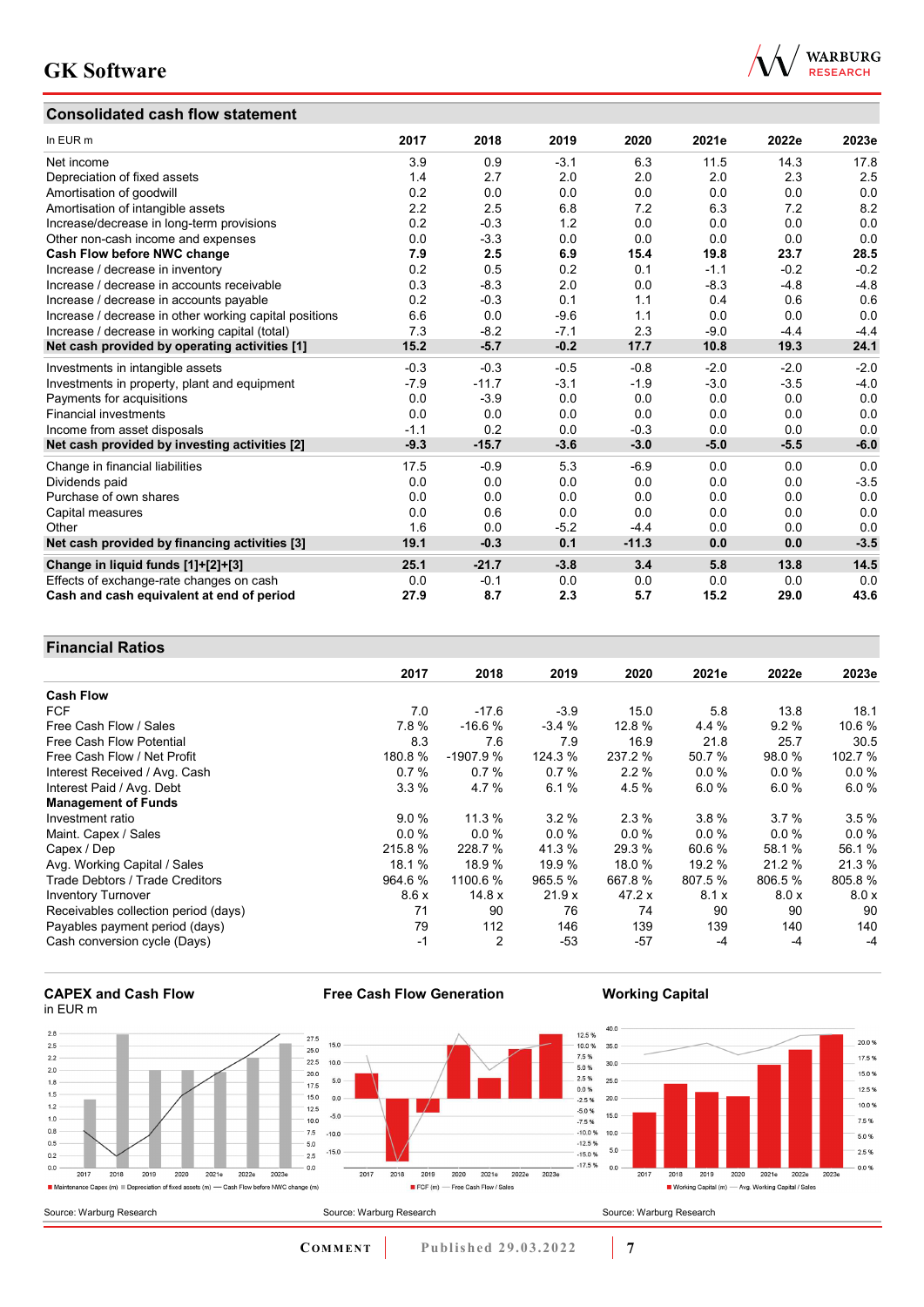

### **LEGAL DISCLAIMER**

This research report ("investment recommendation") was prepared by the Warburg Research GmbH, a fully owned subsidiary of the M.M.Warburg & CO (AG & Co.) KGaA and is passed on by the M.M.Warburg & CO (AG & Co.) KGaA. It is intended solely for the recipient and may not be passed on to another company without their prior consent, regardless of whether the company is part of the same corporation or not. It contains selected information and does not purport to be complete. The investment recommendation is based on publicly available information and data ("information") believed to be accurate and complete. Warburg Research GmbH neither examines the information for accuracy and completeness, nor guarantees its accuracy and completeness. Possible errors or incompleteness of the information do not constitute grounds for liability of M.M.Warburg & CO (AG & Co.) KGaA or Warburg Research GmbH for damages of any kind whatsoever, and M.M.Warburg & CO (AG & Co.) KGaA and Warburg Research GmbH are not liable for indirect and/or direct and/or consequential damages. In particular, neither M.M.Warburg & CO (AG & Co.) KGaA nor Warburg Research GmbH are liable for the statements, plans or other details contained in these investment recommendations concerning the examined companies, their affiliated companies, strategies, economic situations, market and competitive situations, regulatory environment, etc. Although due care has been taken in compiling this investment recommendation, it cannot be excluded that it is incomplete or contains errors. M.M.Warburg & CO (AG & Co.) KGaA and Warburg Research GmbH, their shareholders and employees are not liable for the accuracy and completeness of the statements, estimations and the conclusions derived from the information contained in this investment recommendation. Provided a investment recommendation is being transmitted in connection with an existing contractual relationship, i.e. financial advisory or similar services, the liability of M.M.Warburg & CO (AG & Co.) KGaA and Warburg Research GmbH shall be restricted to gross negligence and wilful misconduct. In case of failure in essential tasks, M.M.Warburg & CO (AG & Co.) KGaA and Warburg Research GmbH are liable for normal negligence. In any case, the liability of M.M.Warburg & CO (AG & Co.) KGaA and Warburg Research GmbH is limited to typical, expectable damages. This investment recommendation does not constitute an offer or a solicitation of an offer for the purchase or sale of any security. Partners, directors or employees of M.M.Warburg & CO (AG & Co.) KGaA, Warburg Research GmbH or affiliated companies may serve in a position of responsibility, i.e. on the board of directors of companies mentioned in the report. Opinions expressed in this investment recommendation are subject to change without notice. All rights reserved.

### **COPYRIGHT NOTICE**

This work including all its parts is protected by copyright. Any use beyond the limits provided by copyright law without permission is prohibited and punishable. This applies, in particular, to reproductions, translations, microfilming, and storage and processing on electronic media of the entire content or parts thereof.

### **DISCLOSURE ACCORDING TO §85 OF THE GERMAN SECURITIES TRADING ACT (WPHG), MAR AND MIFID II INCL. COMMISSION DELEGATED REGULATION (EU) 2016/958 AND (EU) 2017/565**

The valuation underlying the investment recommendation for the company analysed here is based on generally accepted and widely used methods of fundamental analysis, such as e.g. DCF Model, Free Cash Flow Value Potential, NAV, Peer Group Comparison or Sum of the Parts Model (see also [http://www.mmwarburg.de/disclaimer/disclaimer.htm#Valuation\)](http://www.mmwarburg.de/disclaimer/disclaimer.htm#Valuation). The result of this fundamental valuation is modified to take into consideration the analyst's assessment as regards the expected development of investor sentiment and its impact on the share price.

Independent of the applied valuation methods, there is the risk that the price target will not be met, for instance because of unforeseen changes in demand for the company's products, changes in management, technology, economic development, interest rate development, operating and/or material costs, competitive pressure, supervisory law, exchange rate, tax rate etc. For investments in foreign markets and instruments there are further risks, generally based on exchange rate changes or changes in political and social conditions.

This commentary reflects the opinion of the relevant author at the point in time of its compilation. A change in the fundamental factors underlying the valuation can mean that the valuation is subsequently no longer accurate. Whether, or in what time frame, an update of this commentary follows is not determined in advance.

Additional internal and organisational arrangements to prevent or to deal with conflicts of interest have been implemented. Among these are the spatial separation of Warburg Research GmbH from M.M.Warburg & CO (AG & Co.) KGaA and the creation of areas of confidentiality. This prevents the exchange of information, which could form the basis of conflicts of interest for Warburg Research GmbH in terms of the analysed issuers or their financial instruments.

The analysts of Warburg Research GmbH do not receive a gratuity – directly or indirectly – from the investment banking activities of M.M.Warburg & CO (AG & Co.) KGaA or of any company within the Warburg-Group.

All prices of financial instruments given in this investment recommendation are the closing prices on the last stock-market trading day before the publication date stated, unless another point in time is explicitly stated.

M.M.Warburg & CO (AG & Co.) KGaA and Warburg Research GmbH are subject to the supervision of the Federal Financial Supervisory Authority, BaFin. M.M.Warburg & CO (AG & Co.) KGaA is additionally subject to the supervision of the European Central Bank (ECB).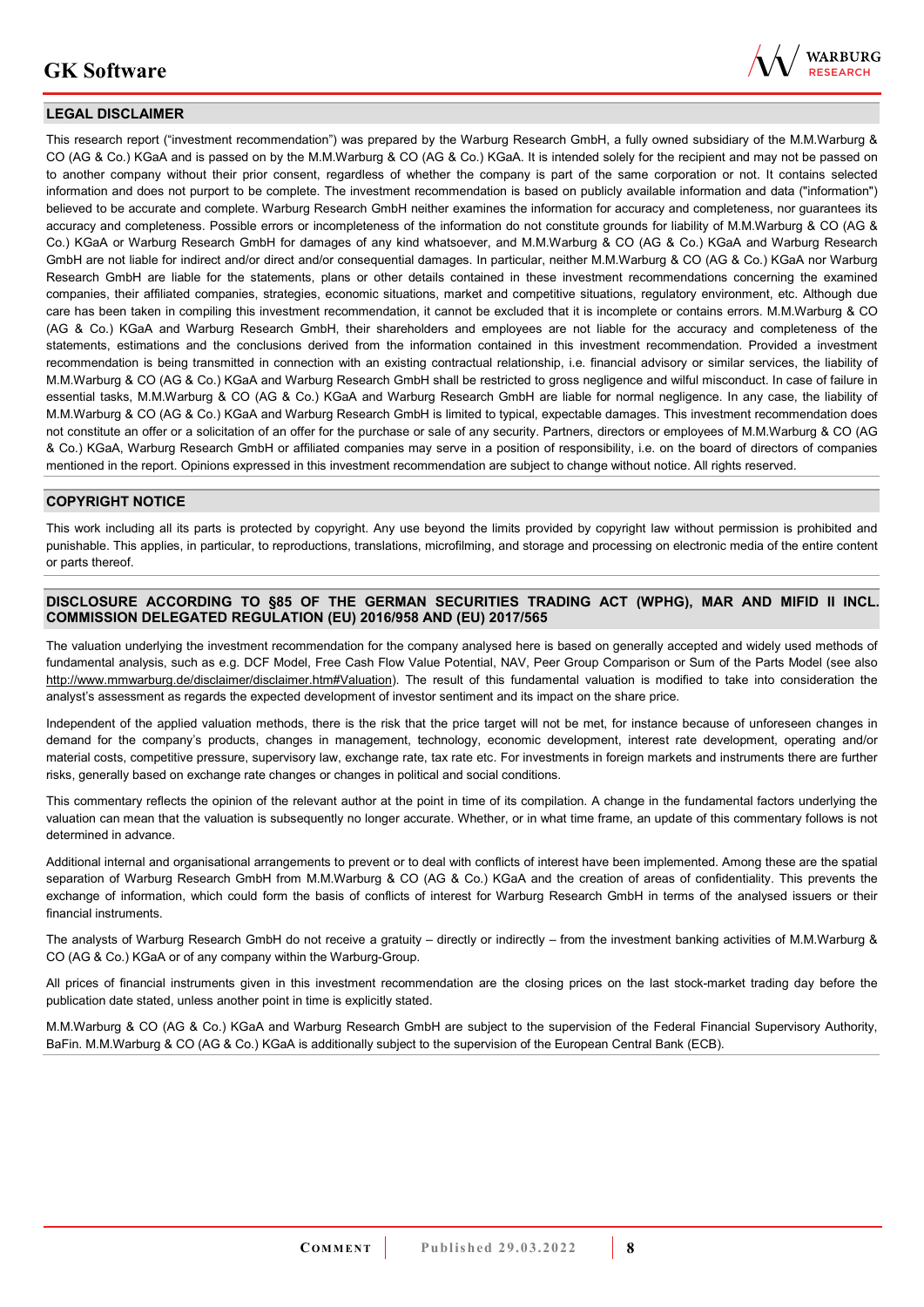

### **SOURCES**

All **data and consensus estimates** have been obtained from FactSet except where stated otherwise.

The **Warburg ESG Risk Score** is based on information © 2020 MSCI ESG Research LLC. Reproduced by permission. Although Warburg Research's information providers, including without limitation, MSCI ESG Research LLC and its affiliates (the "ESG Parties"), obtain information (the "Information") from sources they consider reliable, none of the ESG Parties warrants or guarantees the originality, accuracy and/or completeness, of any data herein and expressly disclaim all express or implied warranties, including those of merchantability and fitness for a particular purpose. The Information may only be used for your internal use, may not be reproduced or redisseminated in any form and may not be used as a basis for, or a component, of any financial instruments or products indices. Further, none of the Information can in and of itself be used to determine which securities to buy or sell or when to buy or sell them. None of the ESG Parties shall have any liability for any errors or omissions in connection with any data herein, or any liability for any direct, indirect, special, punitive, consequential or any other damage (including lost profits) even if notified of the possibility.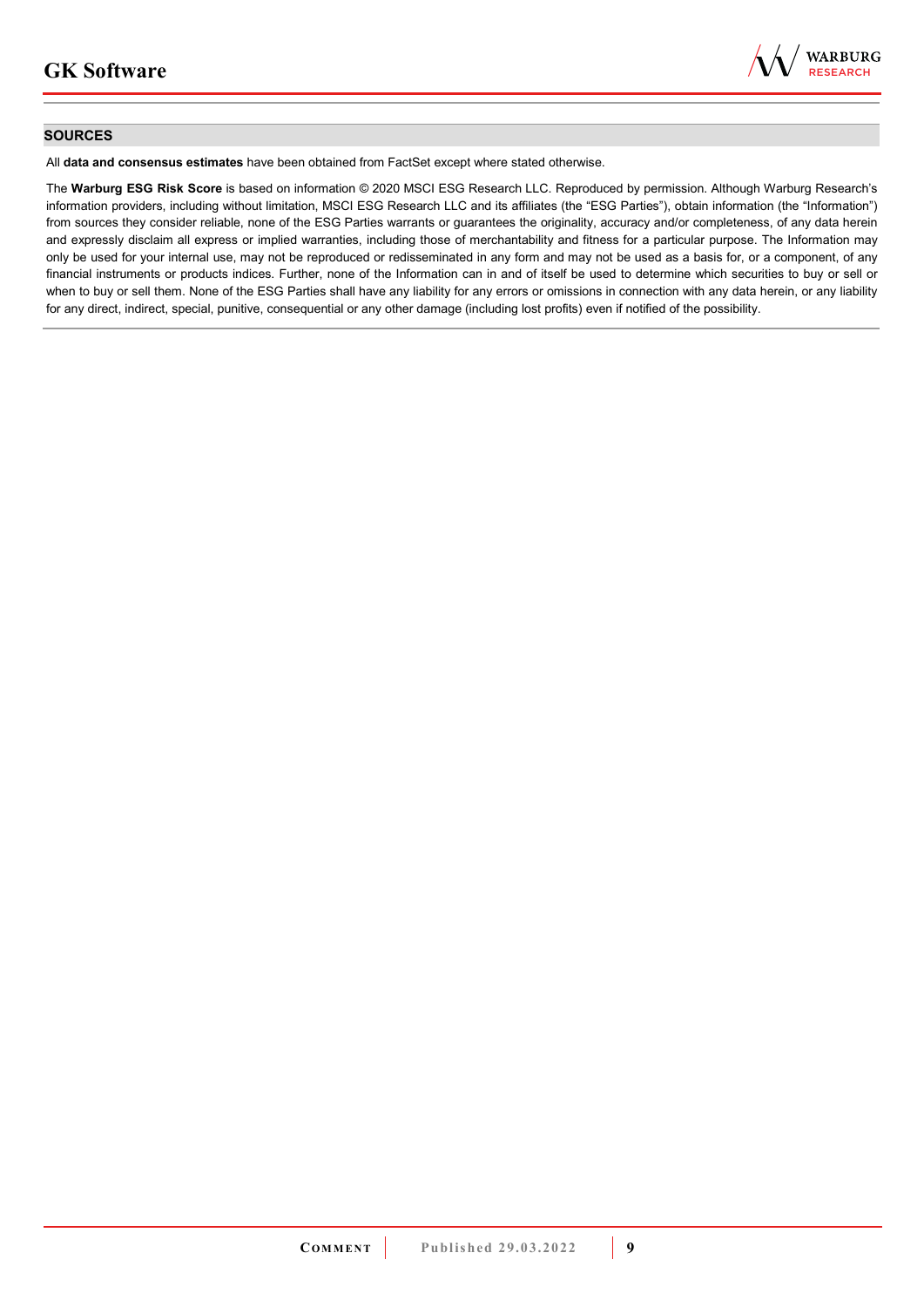

#### **Additional information for clients in the United States**

1. This research report (the "Report") is a product of Warburg Research GmbH, Germany, a fully owned subsidiary of M.M.Warburg & CO (AG & Co.)

KGaA, Germany (in the following collectively "Warburg"). Warburg is the employer of the research analyst(s), who have prepared the Report. The research analyst(s) reside outside the United States and are not associated persons of any U.S. regulated broker-dealer and therefore are not subject to the supervision of any U.S. regulated broker-dealer.

2. The Report is provided in the United States for distribution solely to "major U.S. institutional investors" under Rule 15a-6 of the U.S. Securities Exchange Act of 1934 by CIC.

3. CIC (Crédit Industriel et Commercial) and M.M. Warburg & CO have concluded a Research Distribution Agreement that gives CIC Market Solutions exclusive distribution in France, the US and Canada of the Warburg Research GmbH research product.

4. The research reports are distributed in the United States of America by CIC ("CIC") pursuant to a SEC Rule 15a-6 agreement with CIC Market Solutions Inc ("CICI"), a U.S. registered broker-dealer and a related company of CIC, and are distributed solely to persons who qualify as "Major U.S. Institutional Investors" as defined in SEC Rule 15a-6 under the Securities Exchange Act of 1934.

5. Any person who is not a Major U.S. Institutional Investor must not rely on this communication. The delivery of this research report to any person in the United States of America is not a recommendation to effect any transactions in the securities discussed herein, or an endorsement of any opinion expressed herein.

#### **Reference in accordance with section 85 of the German Securities Trading Act (WpHG) and Art. 20 MAR regarding possible conflicts of interest with companies analysed:**

- **-1-** Warburg Research, or an affiliated company, or an employee of one of these companies responsible for the compilation of the research, hold a **share of more than 5%** of the equity capital of the analysed company.
- **-2-**  Warburg Research, or an affiliated company, within the last twelve months participated in the **management of a consortium** for an issue in the course of a public offering of such financial instruments, which are, or the issuer of which is, the subject of the investment recommendation.
- **-3-** Companies affiliated with Warburg Research **manage financial instruments**, which are, or the issuers of which are, subject of the investment recommendation, in a market based on the provision of buy or sell contracts.

MMWB, Warburg Research, or an affiliated company, reached an agreement with the issuer to provide **investment banking and/or investment services** and the relevant agreement was in force in the last 12 months or there arose for this period, based on the relevant

- **-4**  agreement, the obligation to provide or to receive a service or compensation - provided that this disclosure does not result in the disclosure of confidential business information.
- **-5-** The company compiling the analysis or an affiliated company had reached an **agreement on the compilation of the investment recommendation** with the analysed company.
- **-6a-** Warburg Research, or an affiliated company, holds a **net long position of more than 0.5%** of the total issued share capital of the analysed company.
- **-6b-** Warburg Research, or an affiliated company, holds a **net short position of more than 0.5%** of the total issued share capital of the analysed company.
- **-6c-** The issuer holds shares of more than 5% of the total issued capital of Warburg Research or an affiliated company.
- **-7-** The company preparing the analysis as well as its affiliated companies and employees have **other important interests** in relation to the analysed company, such as, for example, the exercising of mandates at analysed companies.

| Company            |              | Disclosure Link to the historical price targets and rating changes (last 12 months) |
|--------------------|--------------|-------------------------------------------------------------------------------------|
| <b>GK Software</b> | $\mathbf{p}$ | http://www.mmwarburg.com/disclaimer/disclaimer_en/DE0007571424.htm                  |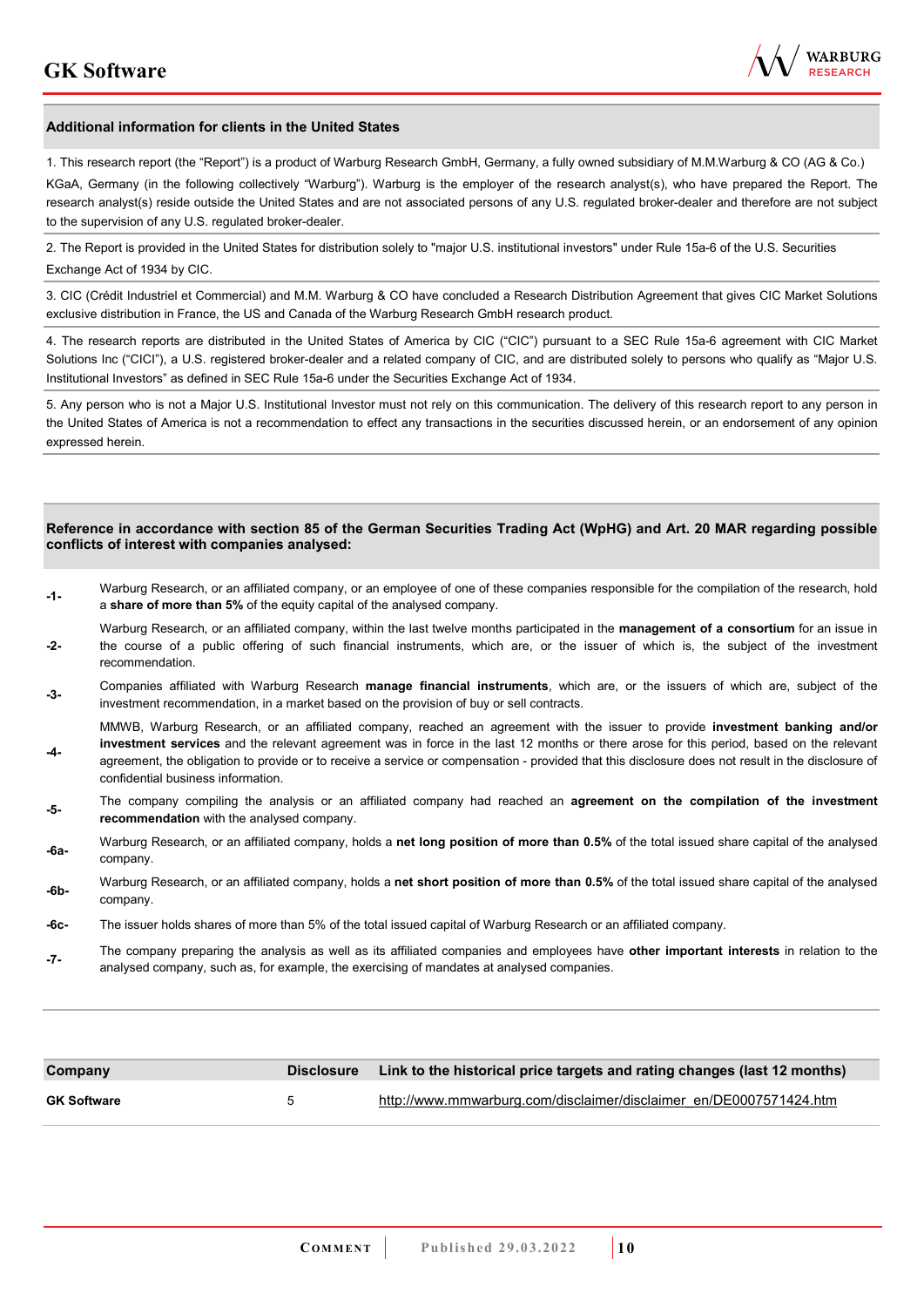

### **INVESTMENT RECOMMENDATION**

Investment recommendation: expected direction of the share price development of the financial instrument up to the given price target in the opinion of the analyst who covers this financial instrument.

| -B-             | Buy:                     | The price of the analysed financial instrument is expected to rise over the next 12 months.                  |
|-----------------|--------------------------|--------------------------------------------------------------------------------------------------------------|
| -H-             | Hold:                    | The price of the analysed financial instrument is expected to remain mostly flat over the next 12<br>months. |
| -S-             | Sell:                    | The price of the analysed financial instrument is expected to fall over the next 12 months.                  |
| $\frac{16}{16}$ | <b>Rating suspended:</b> | The available information currently does not permit an evaluation of the company.                            |

#### **WARBURG RESEARCH GMBH – ANALYSED RESEARCH UNIVERSE BY RATING**

| Rating           | <b>Number of stocks</b> | % of Universe  |
|------------------|-------------------------|----------------|
| Buy              | 170                     | 80             |
| Hold             | 35                      | 17             |
| Sell             | 4                       | $\overline{2}$ |
| Rating suspended | 3                       | 1              |
| <b>Total</b>     | 212                     | 100            |

### **WARBURG RESEARCH GMBH – ANALYSED RESEARCH UNIVERSE BY RATING …**

**… taking into account only those companies which were provided with major investment services in the last twelve months.** 

| Rating           | <b>Number of stocks</b> | % of Universe  |
|------------------|-------------------------|----------------|
| Buy              | 51                      | 86             |
| Hold             | 5                       | 8              |
| Sell             |                         | $\mathfrak{p}$ |
| Rating suspended | 2                       | 3              |
| <b>Total</b>     | 59                      | 100            |

## **PRICE AND RATING HISTORY GK SOFTWARE AS OF 29.03.2022**



Markings in the chart show rating changes by Warburg Research GmbH in the last 12 months. Every marking details the date and closing price on the day of the rating change.